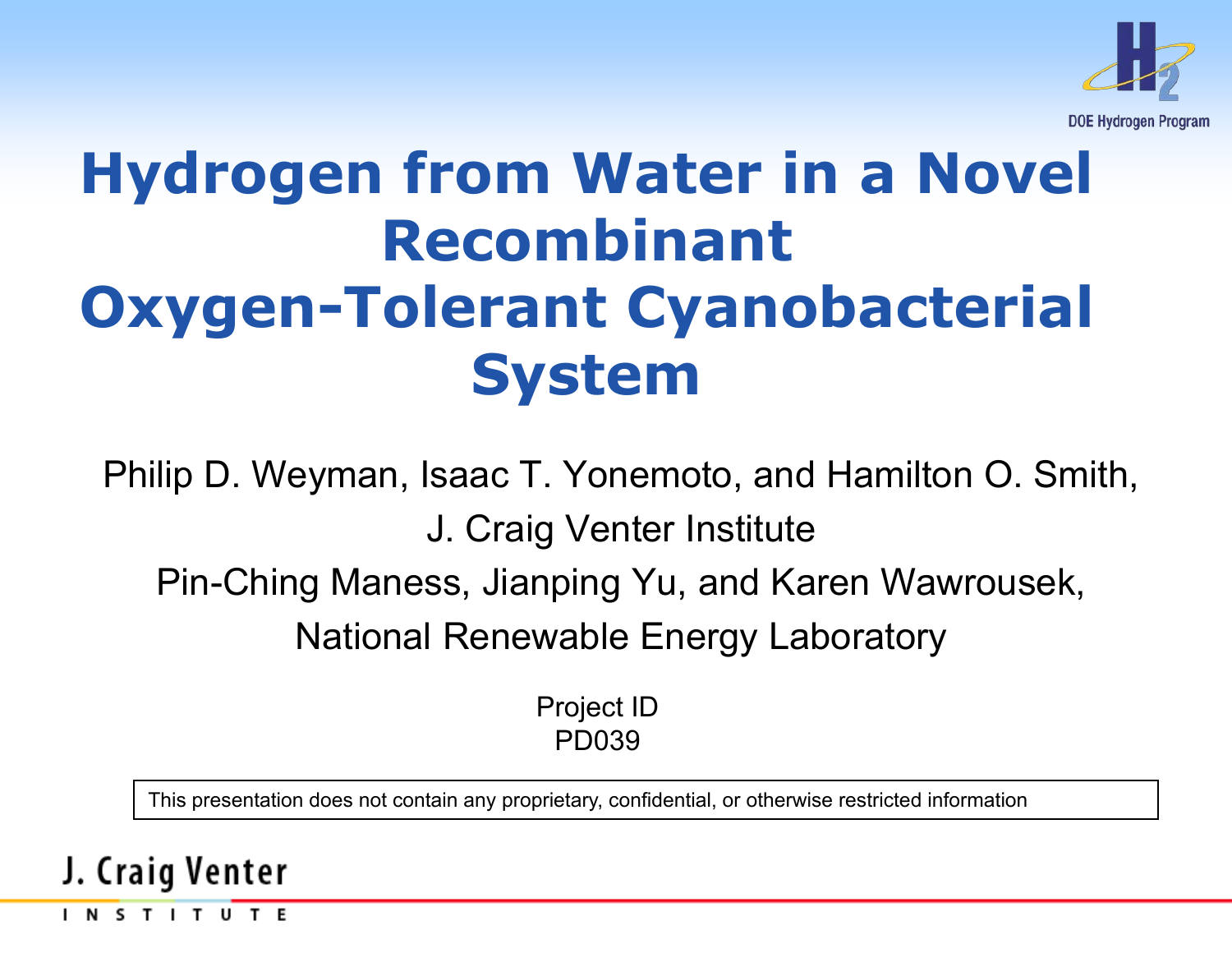# **Overview**

### **Timeline**

- Project start date: 5-01-05
- Project end date: 8-31-2011\*
- **Percent complete: 90%**

### **Budget**

- Total project funding
	- DOE share: \$1.62M for JCVI
	- DOE share: \$1.26M for NREL
	- JCVI cost-share: \$720K
- Funding received for FY10
	- \$300K for JCVI
	- \$220K for NREL

### Funding for FY11

- \$123K for JCVI
- \$250K for NREL

### **Barriers**

- **Barriers addressed** 
	- Production Barrier AI:

Continuity of  $H<sub>2</sub>$  production

### **Partners**

- **J. Craig Venter Institute**
- **Earth Mational Renewable Energy** Laboratory

\*NREL project continuation and direction determined annually by DOE.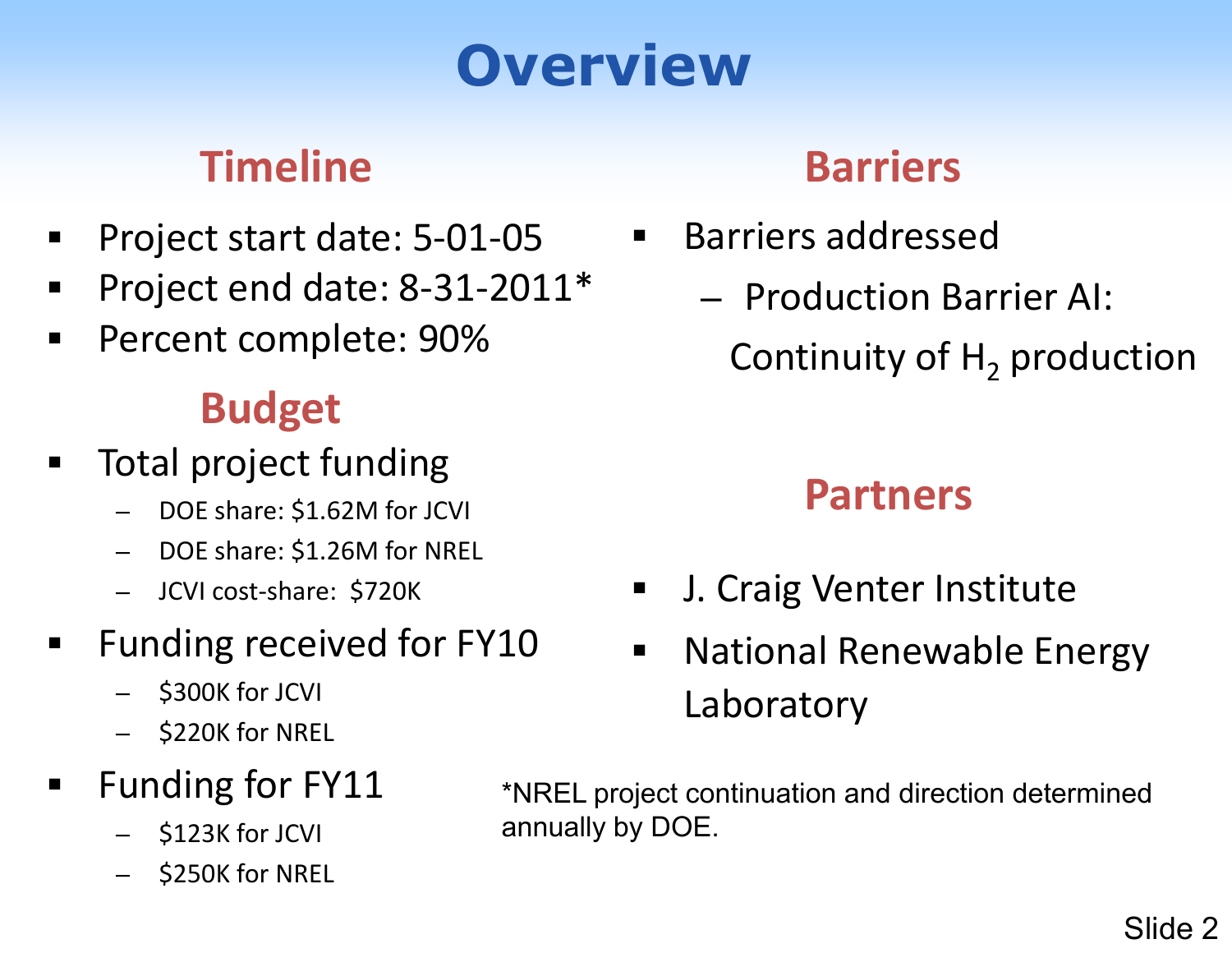## **Objective-Relevance:**

### Develop an O<sub>2</sub>-tolerant cyanobacterial system for continuous light-driven H<sub>2</sub> production from water



| <b>Characteristics</b>                           | 2009 Status                  | 2011 Target                                                                                                                   | 2018 Target                                                                  |
|--------------------------------------------------|------------------------------|-------------------------------------------------------------------------------------------------------------------------------|------------------------------------------------------------------------------|
| <b>Duration of continuous</b><br>photoproduction | Zero to 30 seconds<br>in air | <b>Produce one</b><br>cyanobacterial<br>recombinant evolving H <sub>2</sub><br>through an $O_2$ -tolerant<br>NiFe-hydrogenase | Demonstrate $H_2$<br>production in air in a<br>cyanobacterial<br>recombinant |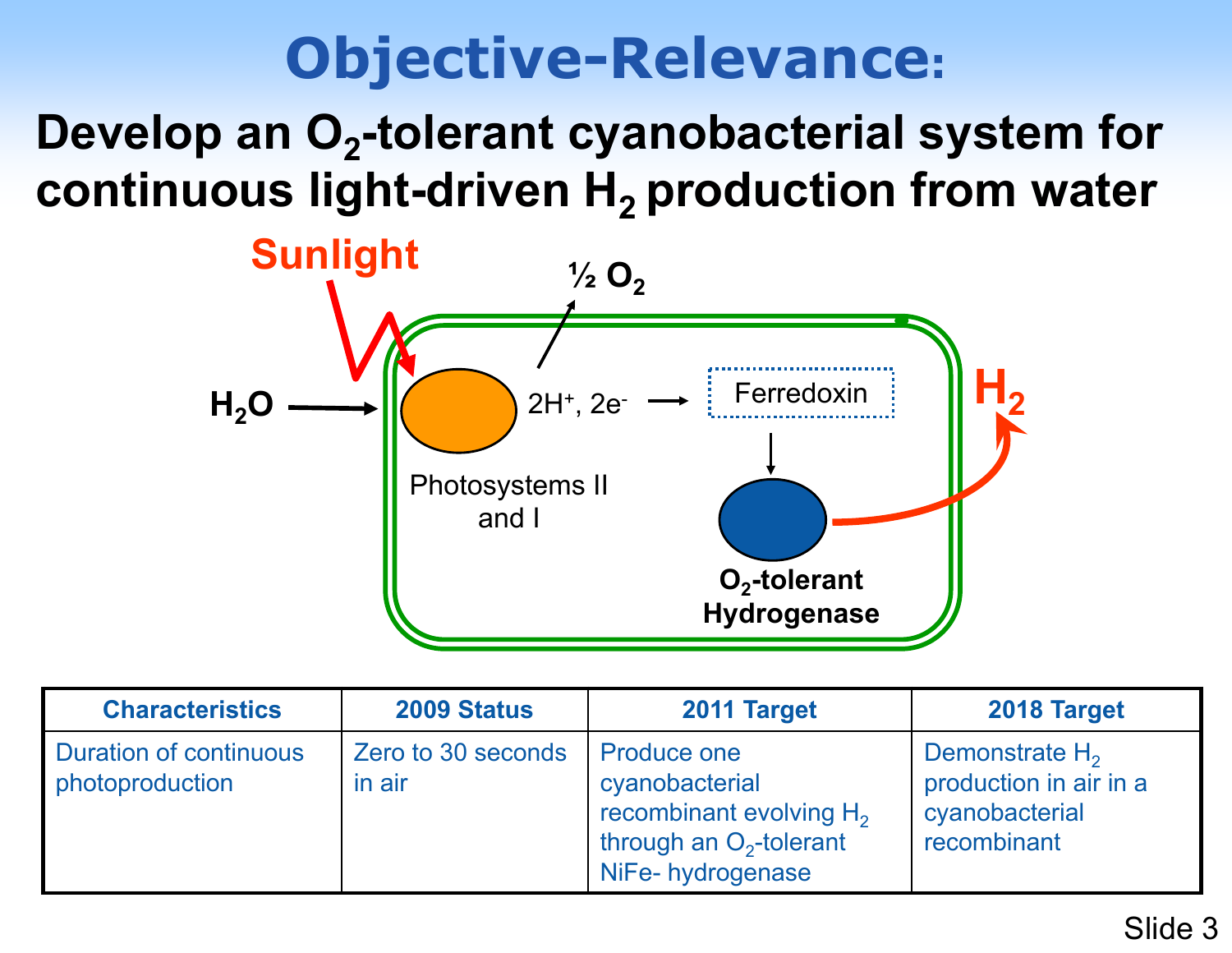## **Milestones**

#### **Task 1. (JCVI and NREL)**

| <b>Month/Year</b> | <b>Milestone</b>                                                                                                  | % Comp                                 |
|-------------------|-------------------------------------------------------------------------------------------------------------------|----------------------------------------|
| Sept-09           | Purify hydrogenases                                                                                               | <b>JCVI, 100%</b><br><b>NREL, 100%</b> |
| $Dec-10$          | Determine electron mediator requirement                                                                           | <b>JCVI, 80%</b>                       |
| Aug-09            | Verify hydrogenase functionality in oxygen                                                                        | <b>JCVI, 100%</b><br><b>NREL, 100%</b> |
| Sept-11           | Construct cyanobacterial hybrid to express an active Thiocapsa<br>or Rubrivivax hydrogenase                       | <b>JCVI, 95%</b><br><b>NREL, 50%</b>   |
| $May-11$          | Probe functions of two putative hydrogenase maturation genes<br>in assembling the CBS $O_2$ -tolerant hydrogenase | <b>NREL, 50%</b>                       |

#### **Task 2. (JCVI)**

| <b>Month/Year</b> | <b>Milestone</b>                                                                    | $%$ Comp          |  |
|-------------------|-------------------------------------------------------------------------------------|-------------------|--|
| Sept-09           | Identify novel functional hydrogenases from the oceans                              | <b>JCVI, 100%</b> |  |
| Apr-10            | Screening for a new $O_2$ -tolerant hydrogenase                                     | <b>JCVI, 100%</b> |  |
| Aug-11            | Construct a cyanobacterial hybrid to express an active<br>environmental hydrogenase | <b>JCVI, 70%</b>  |  |
| J. Craig Venter   |                                                                                     |                   |  |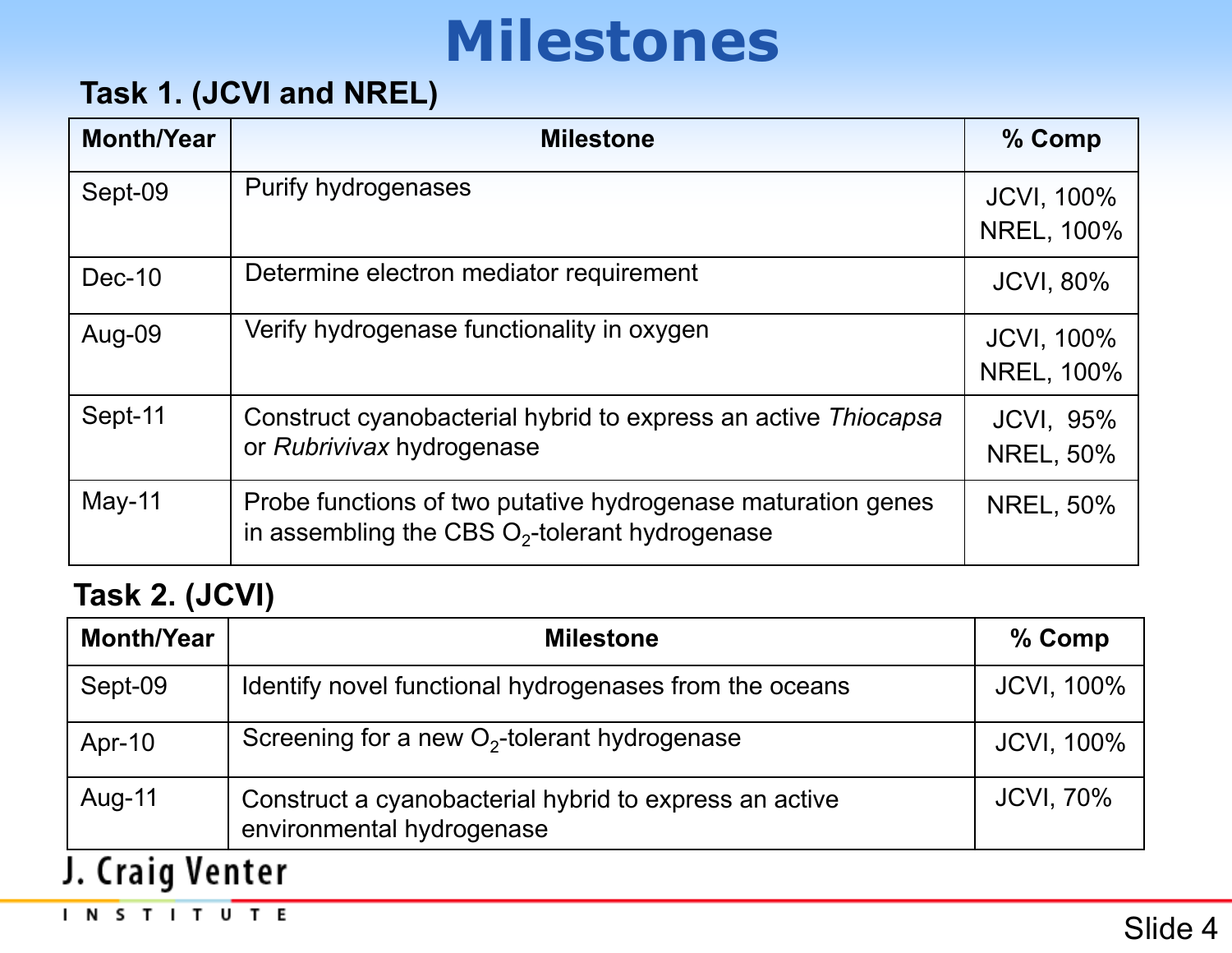# **Task 1: NREL Approach**



Transfer an  $O<sub>2</sub>$ -tolerant NiFe-hydrogenase from the bacterium *Rubrivivax gelatinosus* CBS (hence "CBS", isolated by NREL) into the model cyanobacterium *Synechocystis* sp. PCC 6803



NREL approach is complementary to that of JCVI in harnessing two of Nature's  $O<sub>2</sub>$ -tolerant hydrogenases and transferring into two model cyanobacteria.

#### J. Craig Venter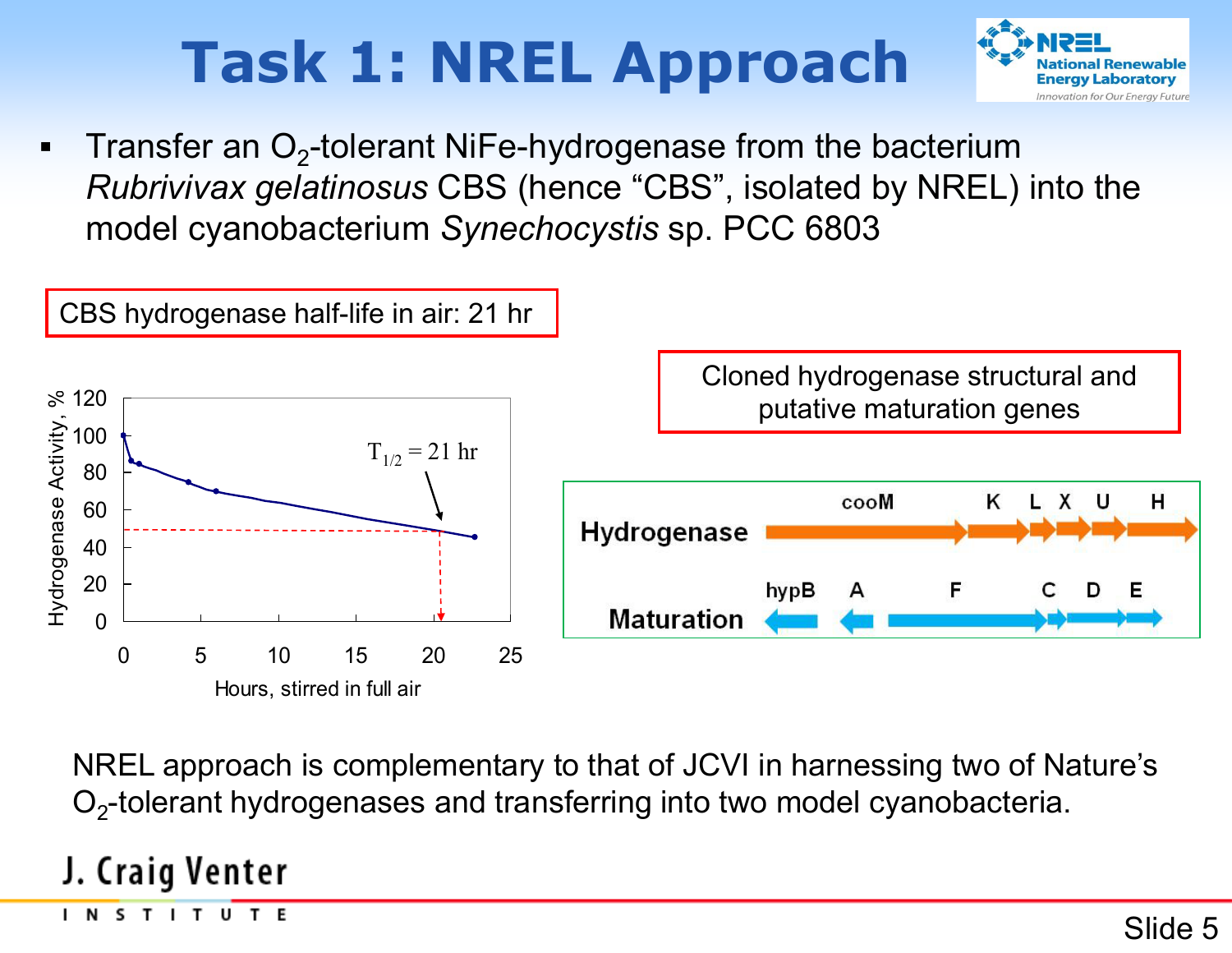### **Task 1: NREL Technical Accomplishments Development of a Genetic System in CBS**

- Developed genetic tools to manipulate the genome of CBS, allowing for:
	- Construction of an affinity-tagged CBS hydrogenase for purification.
	- Investigation of functions of the putative *hyp* maturation genes.
- Affinity-tagged CBS hydrogenase was expressed and functional in CBS.



**With these tools, the function of the** *hyp* **genes** 

**can be determined to ensure the correct genes** 

**are transferred into** *Synechocystis***.**

His6-CooH CooH  $\leq$ Α5

### J. Craig Venter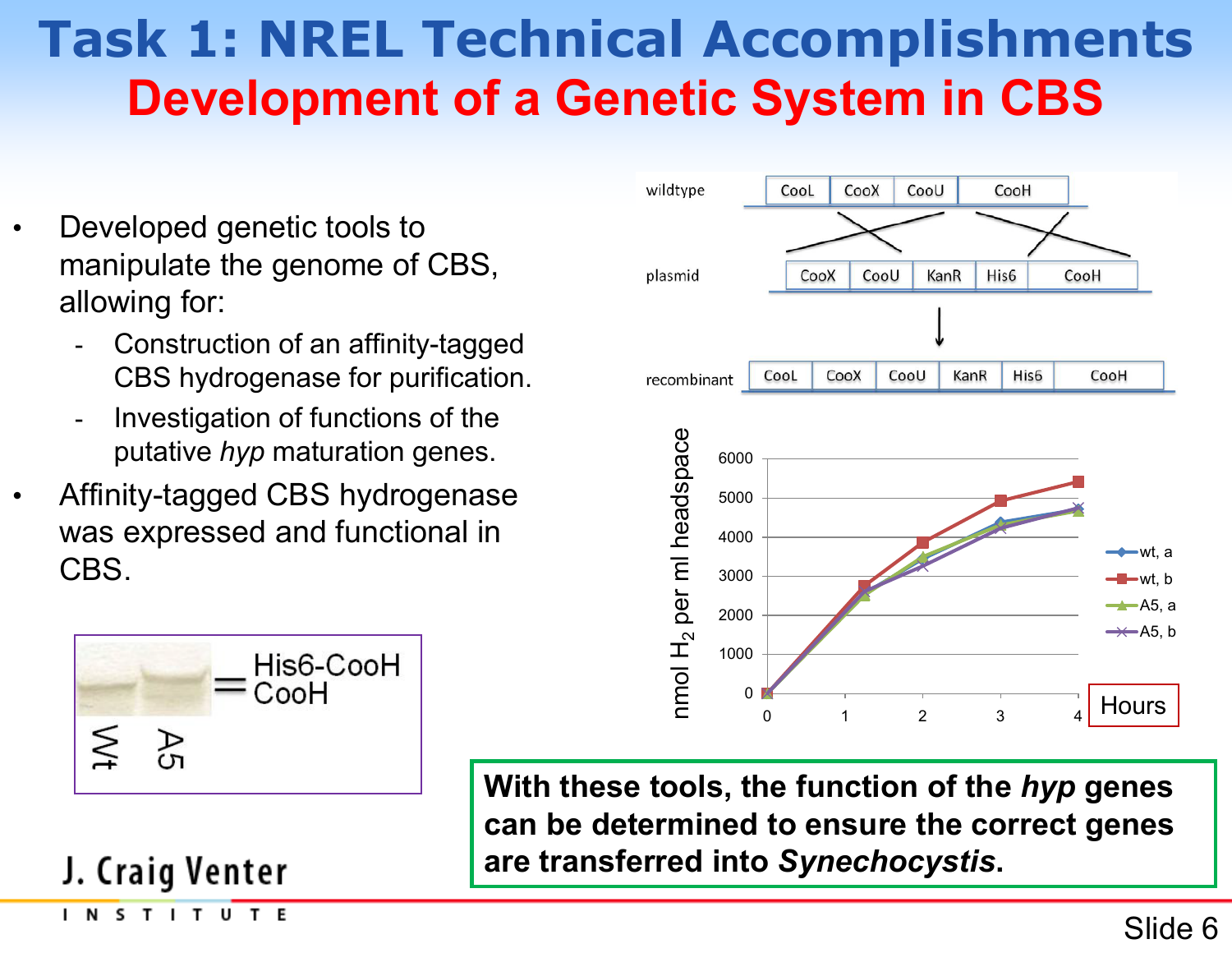### **Task 1: NREL Technical Accomplishments Determine Function of the** *hypE* **Maturation Gene**

- Evidence of HypE as a maturation protein:
	- (1) Co-expression with the CBS hydrogenase subunits.
	- (2) Expression is specific to CO.



- Surprisingly, loss of *hypE* did not affect hydrogenase activity.
	- Likely due to multiple copies of *hypE* in the genome.
- Work is ongoing to delete *hypF* and *hypCDE* genes.
- Genome sequencing is underway to guide deletions.



**On track to complete Milestone "Probe functions of two putative hydrogenase maturation genes in assembling the**  CBS O<sub>2</sub>-tolerant hydrogenase (5/11).

INSTITUTE

J. Craig Venter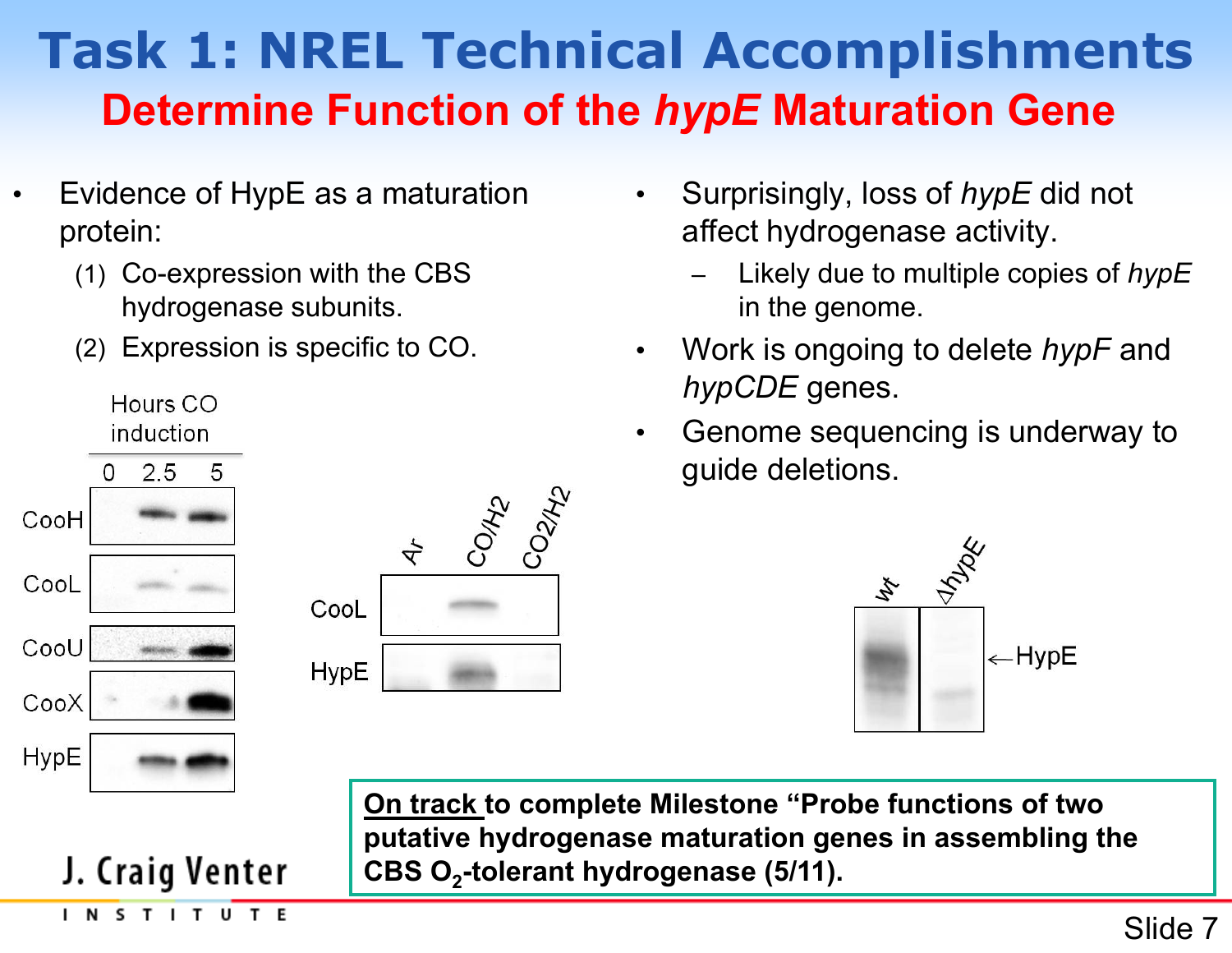### **Task 1: NREL Technical Accomplishments CBS Hydrogenase Forms a Complex in** *Synechocystis*

- In FY10, we expressed CBS hydrogenase (CooLXUH*)* in a hydrogenase-free *Synechocystis* host (Hox-), but expression levels were low.
- In FY11, we transformed codonoptimized *cooLXUH* (N-terminus affinity tag) into *Synechocystis* Hox-.
- Recombinant CBS hydrogenase was purified and shown to contain four subunits (CooLXUH), forming a soluble complex in *Synechocystis*.

**Completed Milestone: Determine compositions of the recombinant hydrogenase (9/10).** 



J. Craig Venter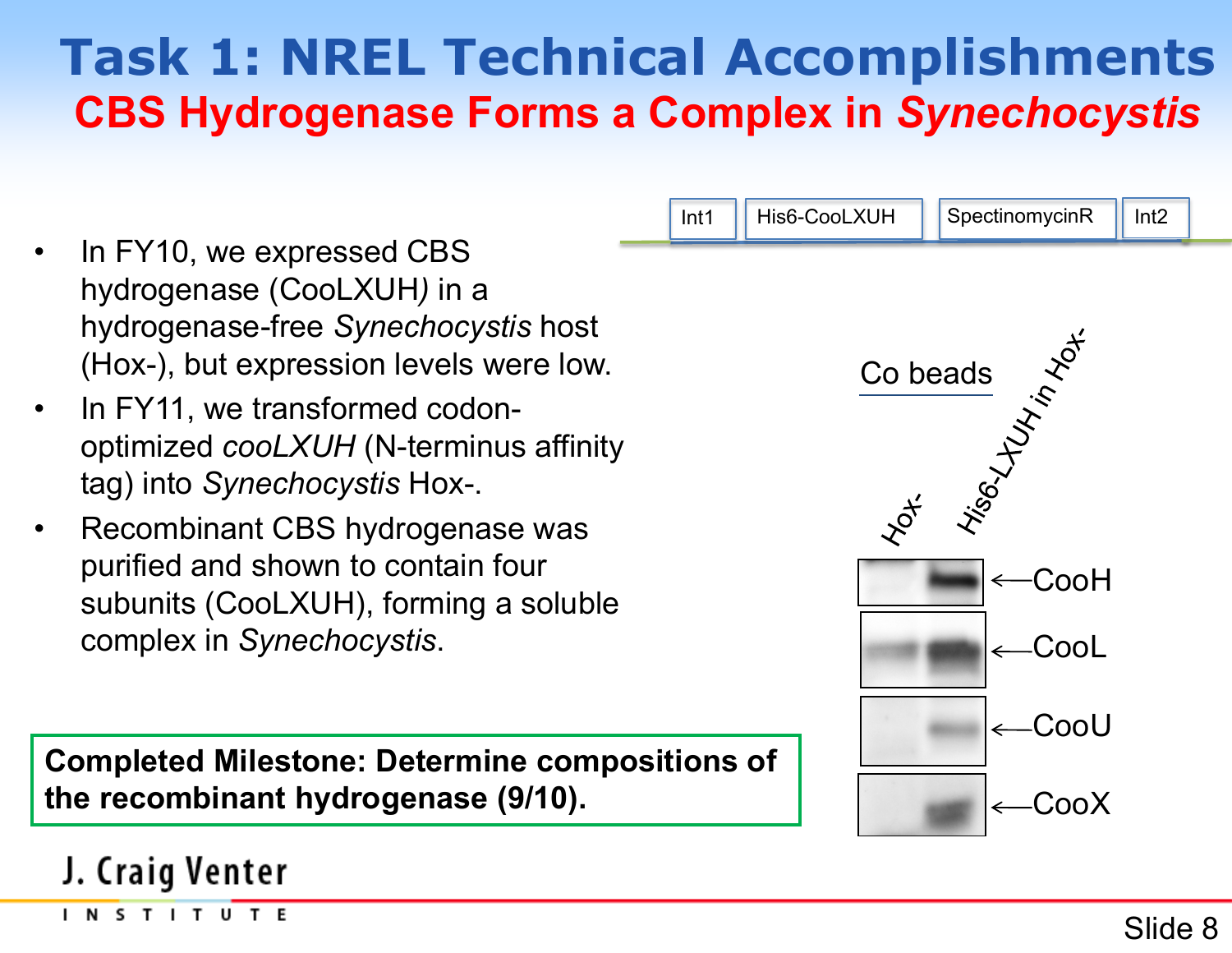### **Task 1: NREL Technical Accomplishments Integrate CBS Maturation Genes into** *Synechocystis* **Genome**

- CBS *hypFCDE* genes were integrated into the genome of *Synechocystis.*
- HypE protein was expressed, as shown below.

ol Hyx Makook

**HypE** 



**On track to complete Milestone "***Confirm expression of the CBS hydrogenase maturation proteins in recombinant Synechocystis toward producing an active hydrogenase with increased O<sub>2</sub> tolerance*" (9/11).

J. Craig Venter

Cool Hotx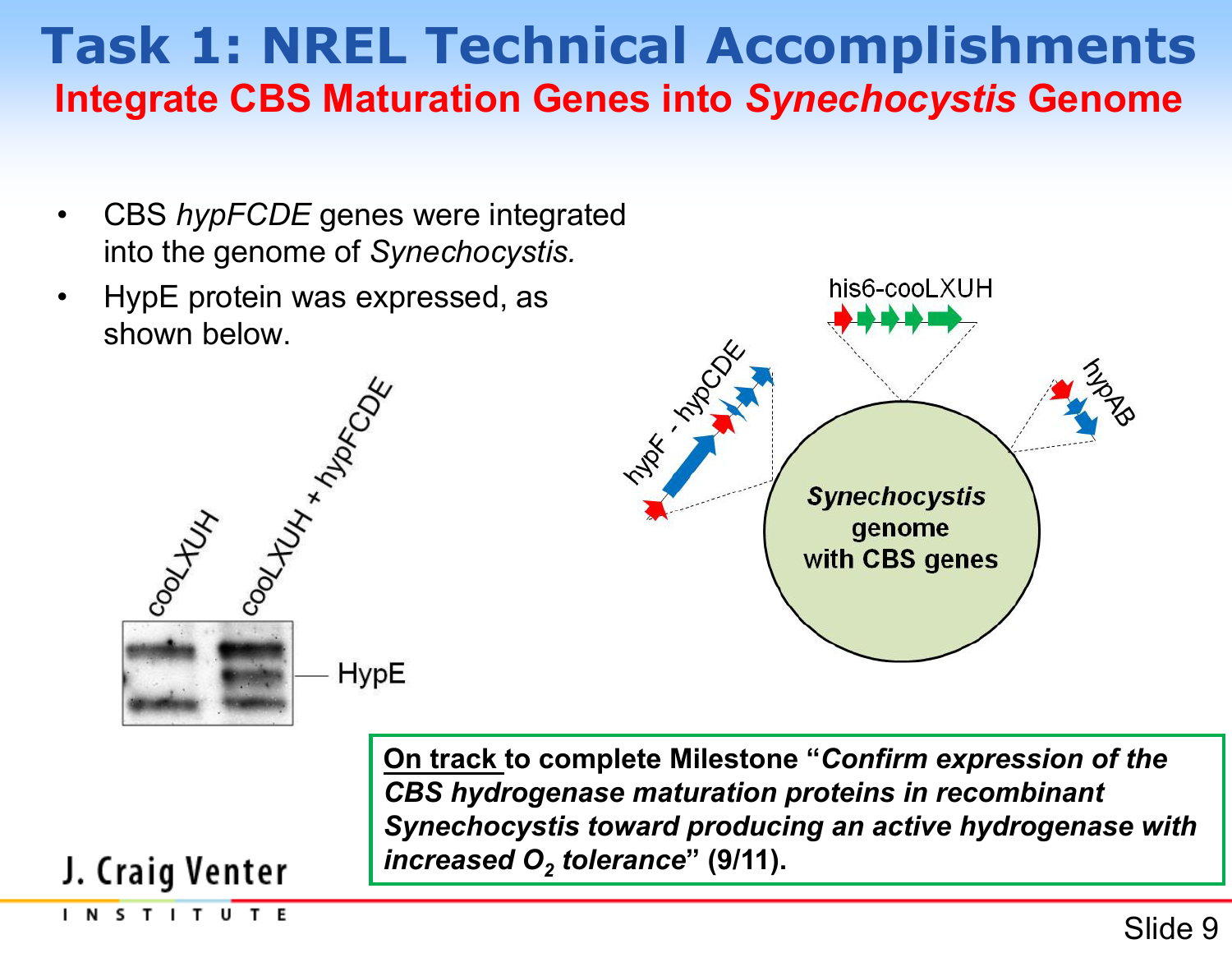Transferring a known O<sub>2</sub>-tolerant NiFe-hydrogenase from T. *roseopersicina* into cyanobacterium *Synechococcus sp.* PCC 7942



**JCVI** approach is complementary to that of NREL in harnessing Nature's  $O_2$ tolerant hydrogenases and their transfer into two model cyanobacteria.

Slide 10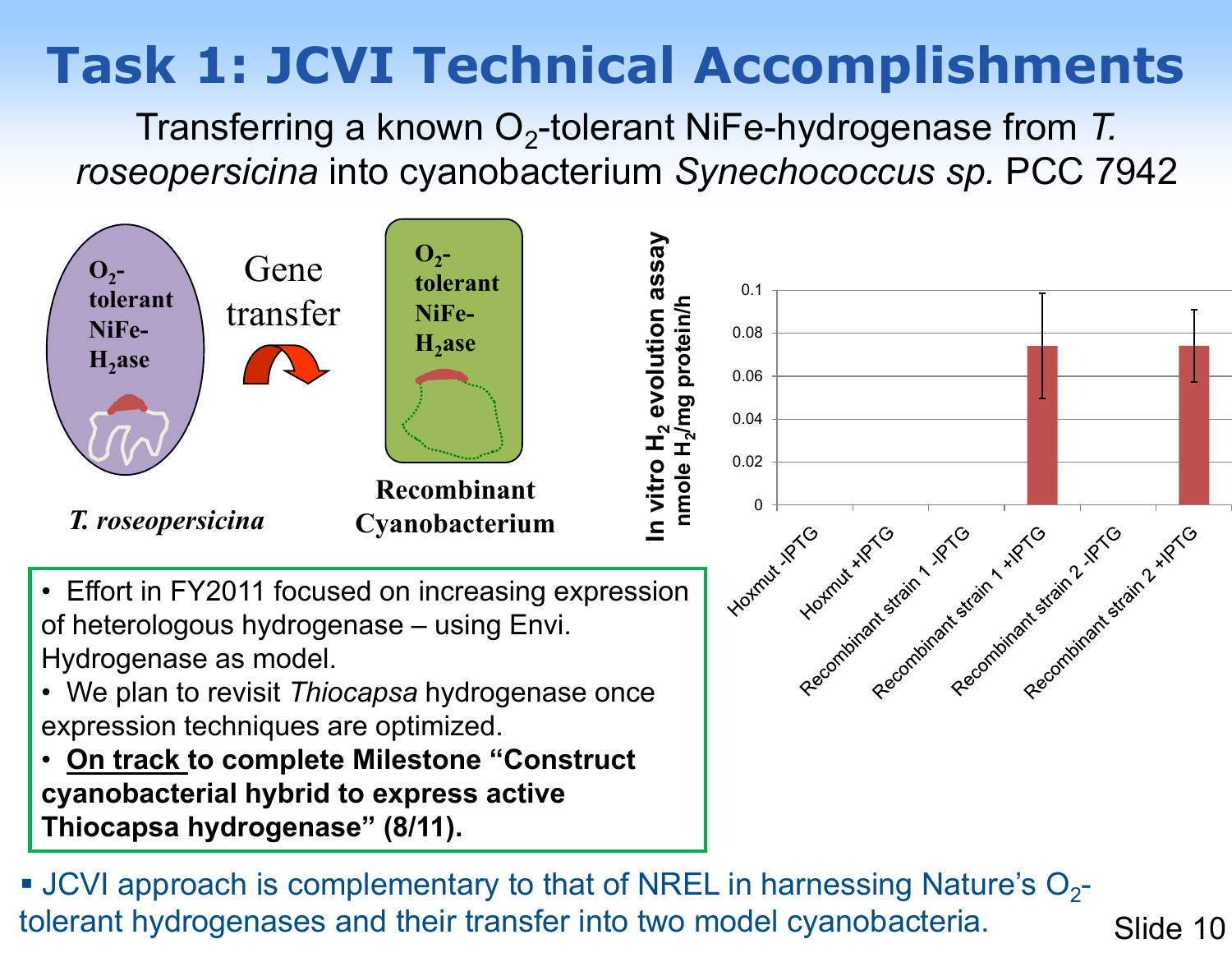# **Task 2: JCVI Technical Approach**

**Task 2.** Identifying novel O<sub>2</sub>-tolerant hydrogenases through metagenomic analysis of marine microbes in the global ocean and transferring the hydrogenases into cyanobacteria



 $= 2003 - 2008$  Routes  $= 2009 - 2010$  Route

**Sorcerer II Expedition: a Global Ocean Sampling Project accomplished by JCVI**

 This approach is complementary to two approaches in the Task 1 about harnessing nature's O<sub>2</sub>-tolerant hydrogenases and their transfer into cyanobacteria.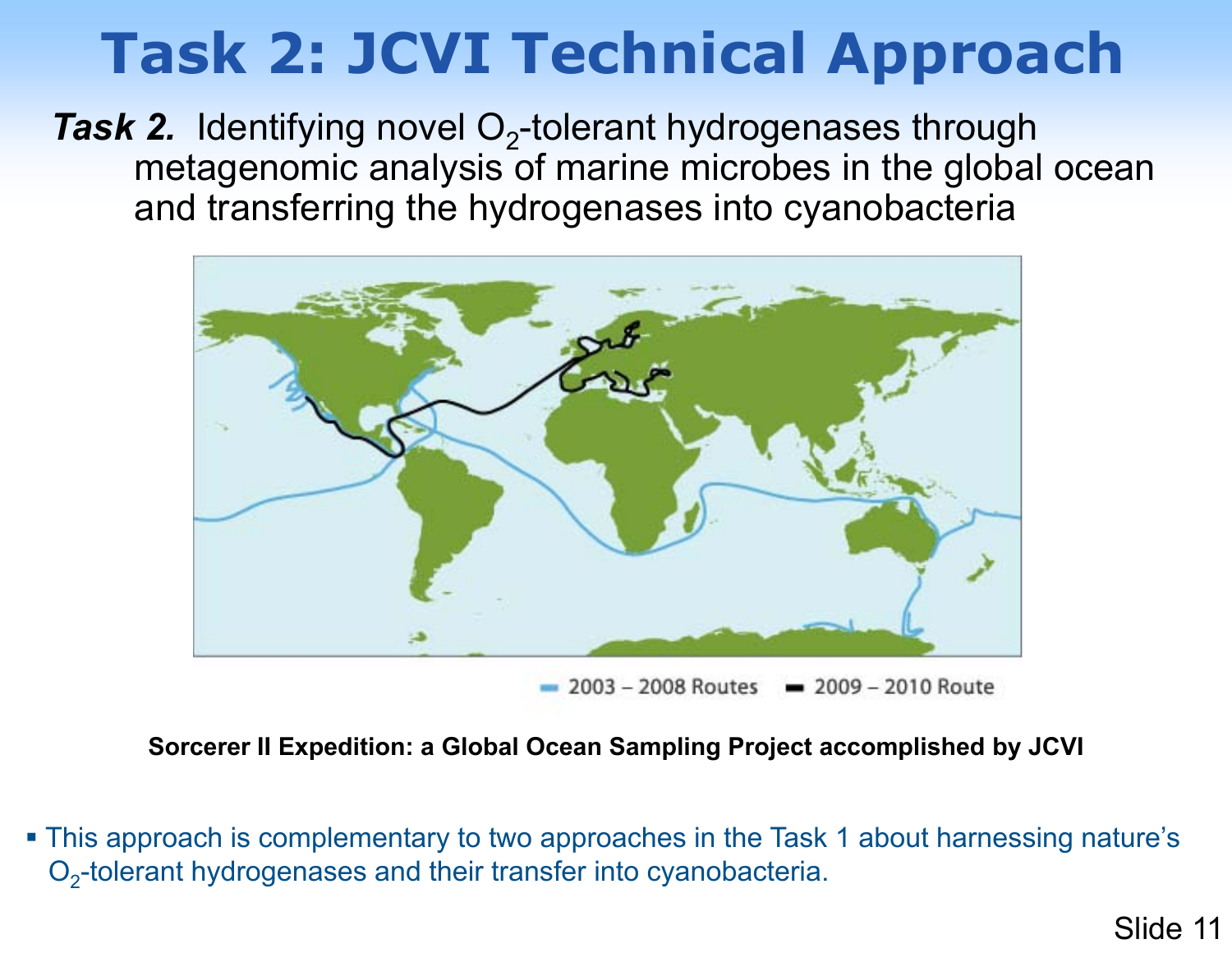- **Previously, we reported transfer of hydrogenase from** environmental DNA to various bacterial hosts:
	- *Thiocapsa roseopersicina* (Milestone reached 9/09)
	- *E. coli*
	- Cyanobacteria (*Synechococcus* PCC 7942)
- **Purification and biochemical** characterization
- **Environmental hydrogenase** is more thermostable and O2-tolerant than *Thiocapsa*  $HynSL.$   $\geq \frac{1}{2}$   $\geq 0.5$





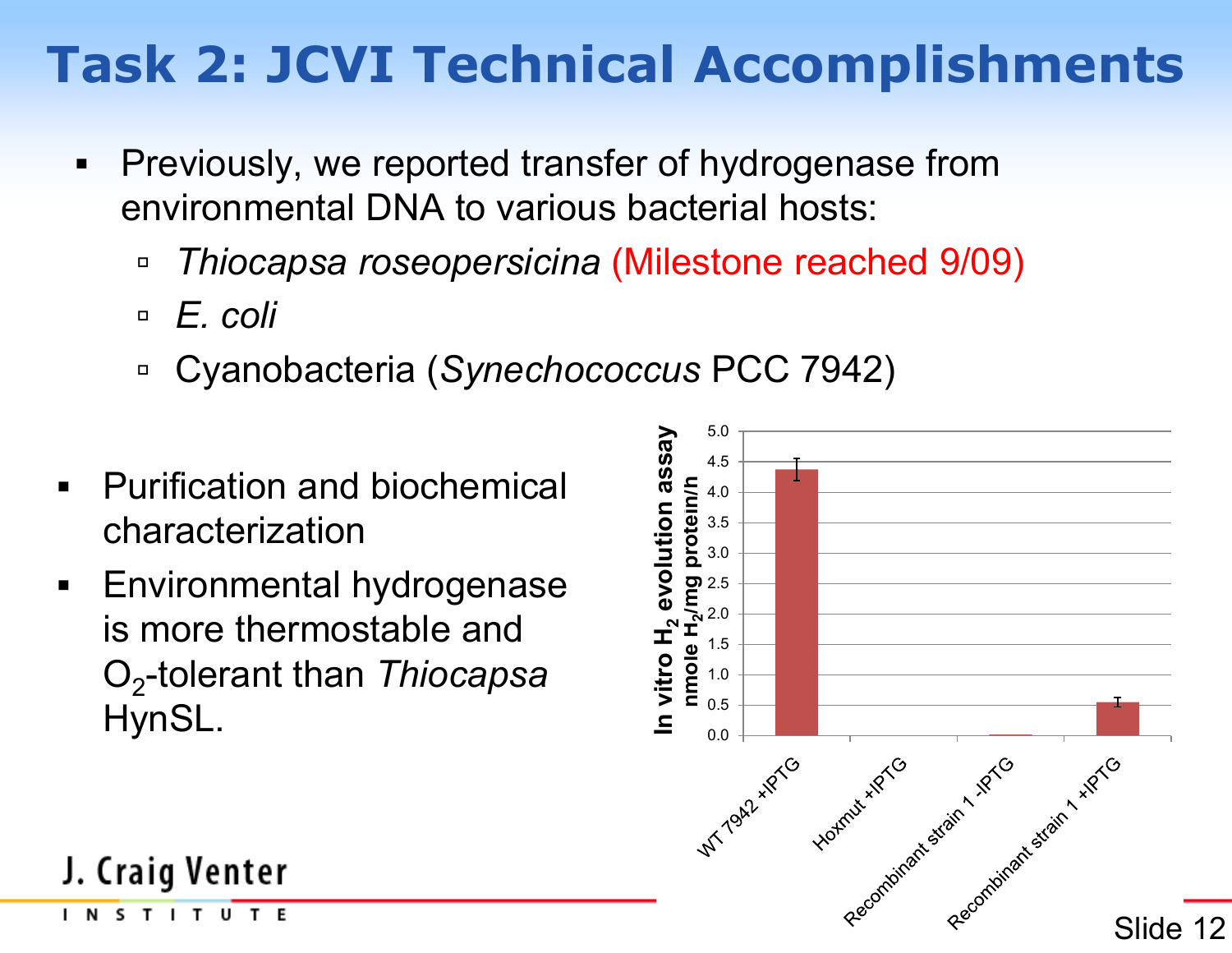• Cyanobacterial ferredoxin (**PetF\***) can act as an electron mediator to the environmental hydrogenase in *E. coli* crude extract.



\* PetF cloned and purified by NREL and provided to JCVI through our collaboration

• Increasing hydrogenase expression in cyanobacteria may allow for detection of ferredoxinhydrogenase linkage *in vivo.*

J. Craig Venter

INSTITUTE

**On track to complete Milestone "Determine Electron Mediator Requirement" (12/10)**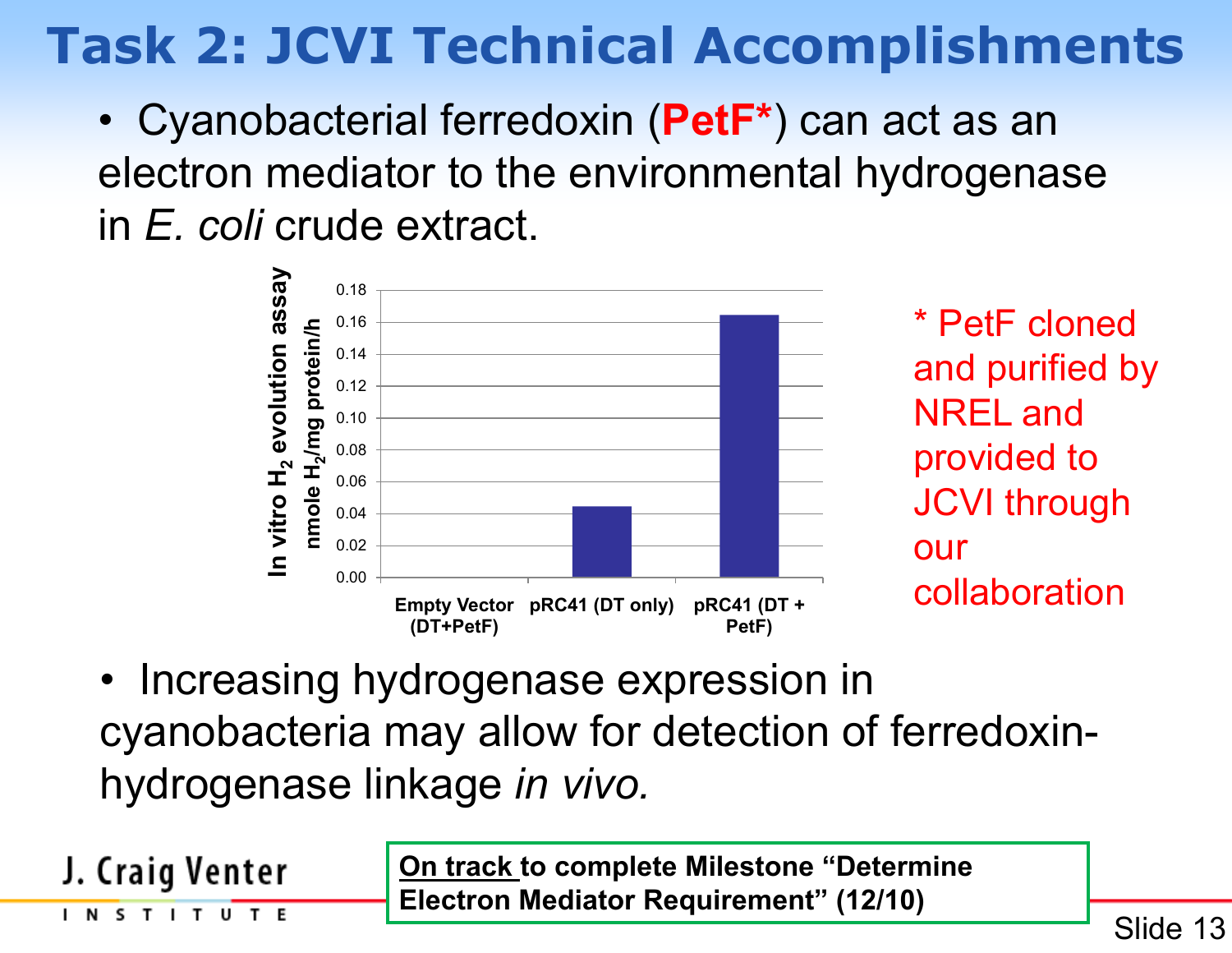Engineer additional promoters into environmental hydrogenase gene cluster to increase hydrogenase activity.

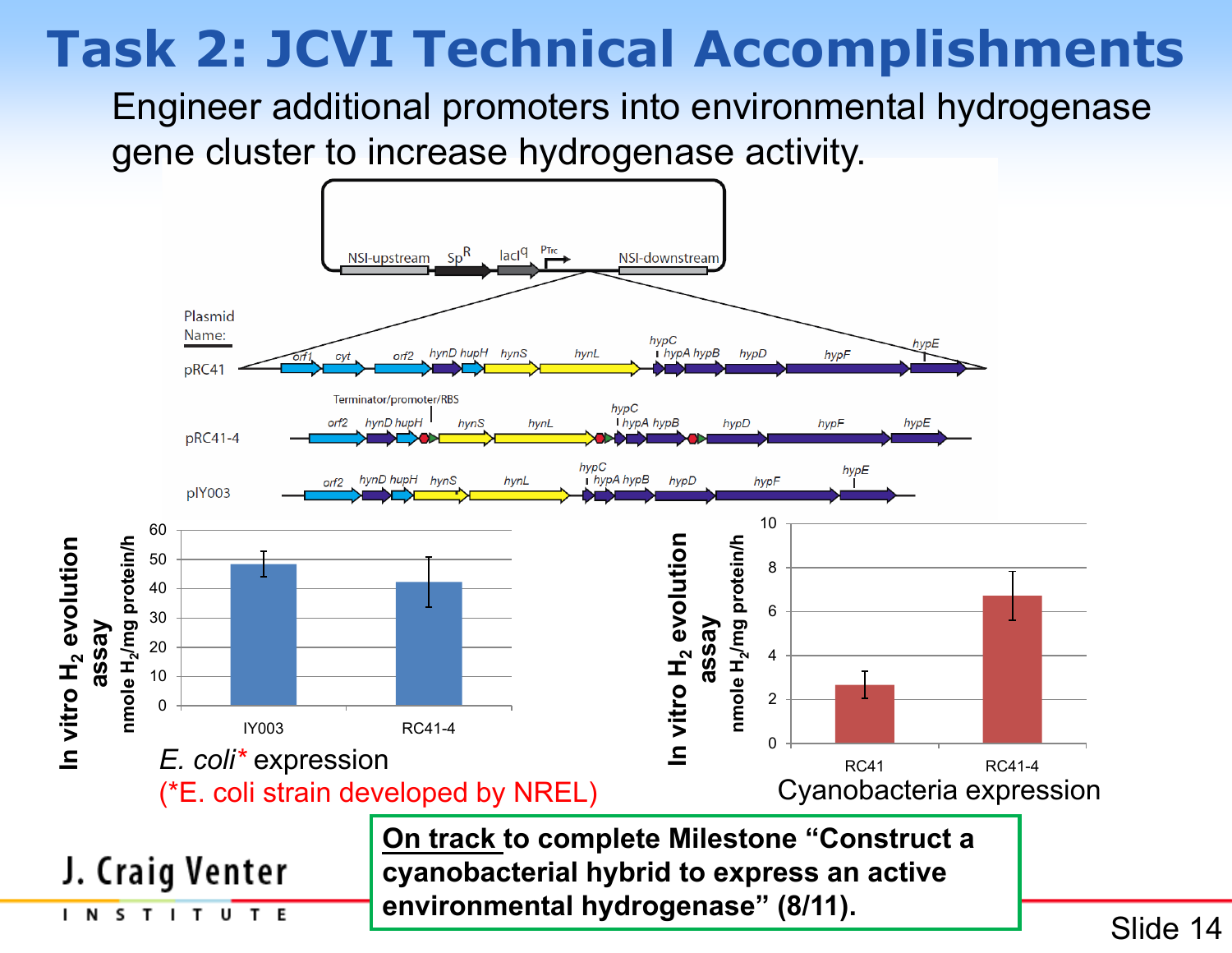Increasing hydrogenase activity – Continued:

• Engineer T7 polymerase strategy for hydrogenase expression.



Advantages of T7 polymerase:

• Tighter control of transcription

J. Craig Venter

INSTITUTE

• Better transcriptional processivity, may function better with long transcripts.

> **On track to complete Milestone "Construct a cyanobacterial hybrid to express an active environmental hydrogenase" (8/11).**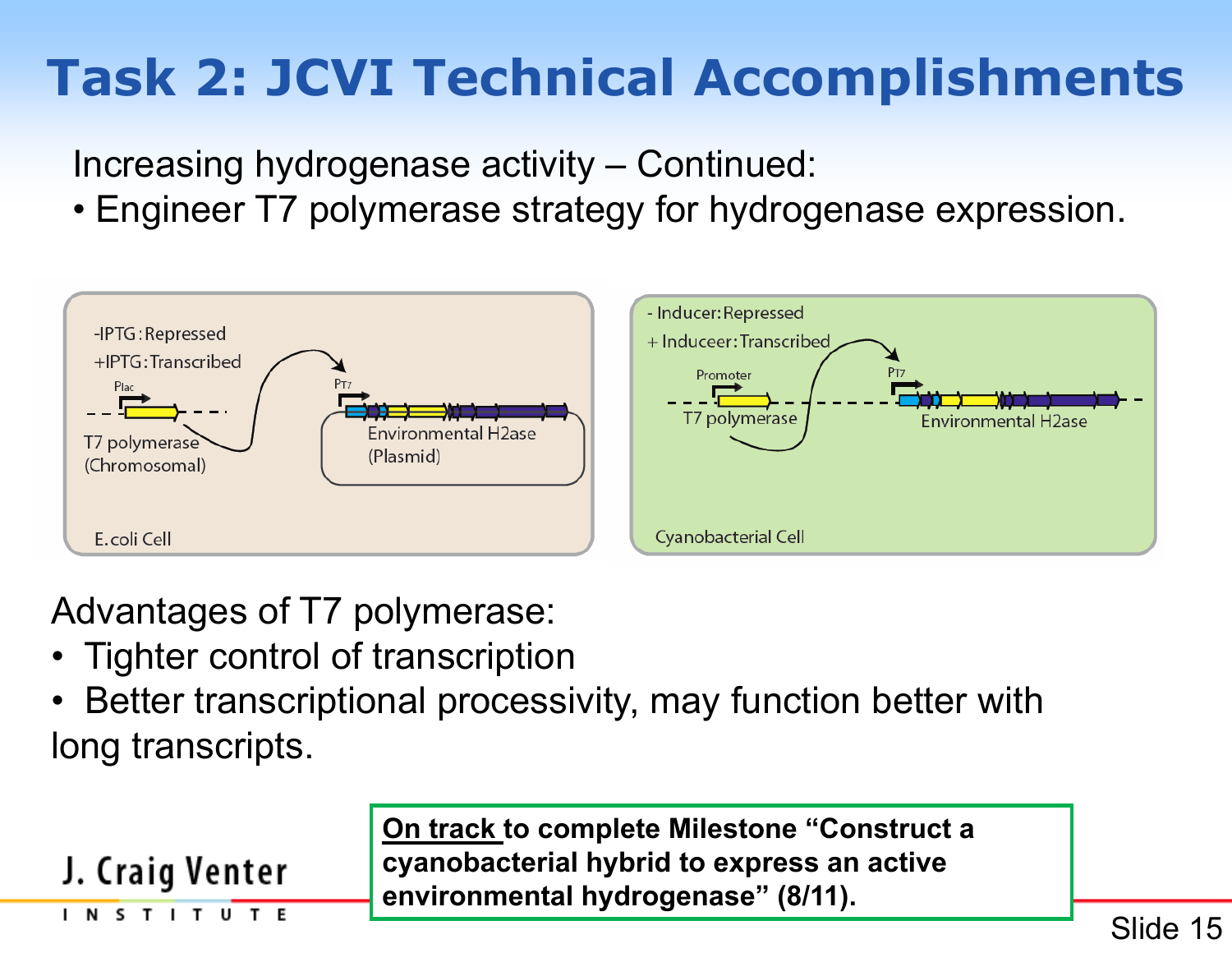Point mutants alter electrochemistry of the hydrogenase small subunit "molecular wire"



Tests the potential to further modify the environmental hydrogenase to favor H<sub>2</sub> production *in vivo* using PetF as an electron mediator.

**On track to complete Milestone "Determine Electron Mediator Requirement" (12/10).**

#### J. Craig Venter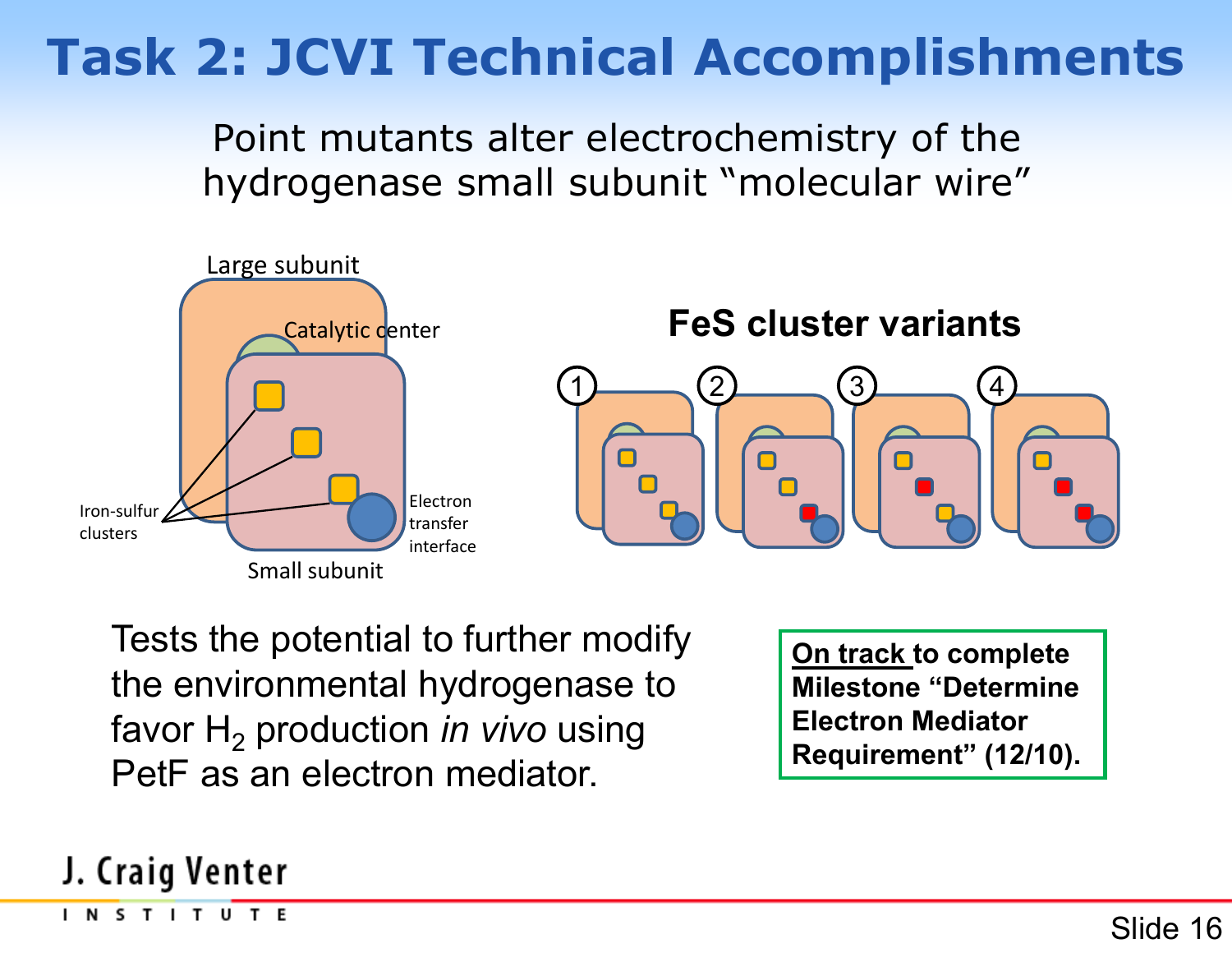# **Collaborations**

#### JCVI

- Vanderbilt University
	- $-$  Expressing O<sub>2</sub>-tolerant hydrogenases in cyanobacteria

NREL

- Qingdao Institute of Bioenergy and Bioprocess Technology (China)
	- Purify native CBS hydrogenase for characterization
- **Michigan State University** 
	- Sequence and annotate CBS genome

#### J. Craig Venter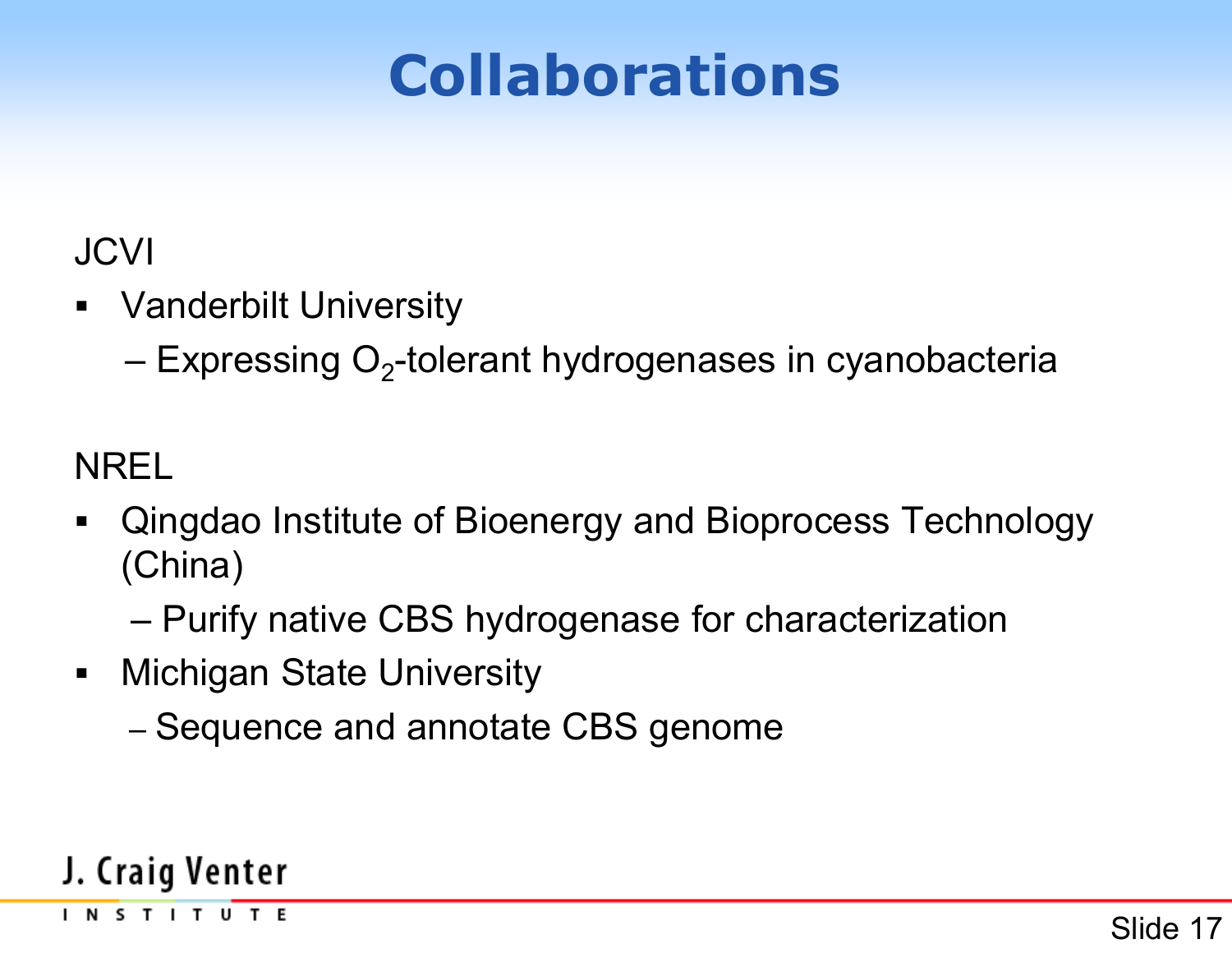# **Proposed Future Work**

#### **JCVI**

- Continue work to increase  $O<sub>2</sub>$ -tolerant hydrogenase expression in cyanobacteria via optimization of transcriptional regulation (FY11 and 12)
- **Measure expression of accessory genes in optimized system to determine** contribution to increased activity (FY11 and 12)
- **IMPROVE ELECT EXAMPLE IS A LIMPT FIGURE 10 FEAM** Improve electron transfer between ferredoxin and hydrogenase small subunit (FY11 and 12)
- **Demonstrate linkage between environmental hydrogenase and** photosystem in cyanobacterial system (FY11 and 12)

#### **NREL**

- Continue to probe hydrogenase maturation machineries in CBS, taking advantage of the CBS genetic tools we developed (FY11 and 12).
- **Express additional CBS hydrogenase maturation genes and measure** hydrogenase activity in *Synechocystis* host (FY11 and 12).
- Improve linkage of CBS hydrogenase to the *Synechocystis* photosynthetic pathways to enhance photolytic  $H_2$  production (FY12).
- **Purification of the affinity-tagged CBS hydrogenase to test its functionality**

# in O $_2$  (FY12)<br>**J. Craig Venter**